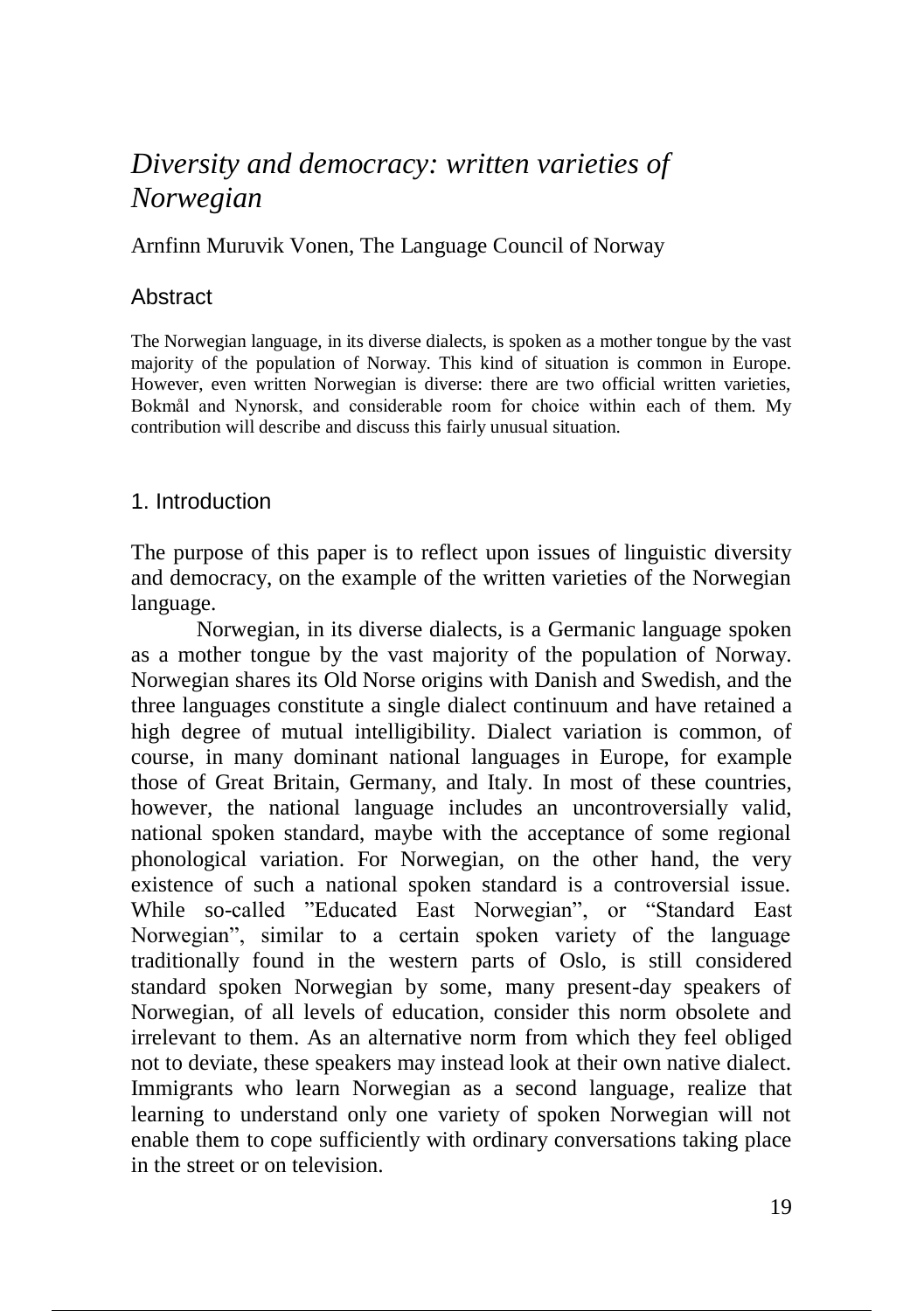The controversiality of the standardization of spoken Norwegian is an important feature of our linguistic situation and surely relevant for the further development of our written norms as well. However, the heightened status of the Norwegian dialects is a relatively recent phenomenon, approximately since the 1970s, while the norm diversity for written Norwegian is much older. Let me, therefore, turn to written Norwegian now, and rather return to the role of spoken diversity towards the end of my presentation.

## 2. Two alternative ways of creating a written standard

In the 13th century, Norway was a regional power in Northwestern Europe, and the Old Norse language flourished as a spoken as well as a written language. However, due to such factors as the Great Plague and political intrigues, this relative power dwindled during the 14th century, and Norway ended up as a territory under Danish rule for four hundred years. In the course of this long time, Danish took over as the written language of administration in Norway.

Towards the end of the Napoleonic wars, the political map of Europe was redrawn. According to the Treaty of Kiel in 1814, Denmark, an ally of Napoléon's, had to cede Norway to Sweden. In Norway, a constitutional assembly was quickly convened and signed a constitution for the Kingdom of Norway on the 17th May, 1814. Even though the Swedes invaded Norway to claim their trophy in November of the same year, the subsequent 91 years of personal union with Sweden had a very different character, with much more political autonomy for Norway, than the 400 years under Denmark. The 19th century, in fact, became a period of classical nation-building for Norway, which could boast such cultural achievements as Henrik Ibsen's plays and Edvard Grieg's music. Unfortunately, the period also lay the foundations for the Norwegianization of minority cultures and languages that is still bitterly present in the collective memories of both the Sami communities, of the national minorities (Kven, Romani, Romanes), and of the Norwegian Sign Language community. However, this aspect of the nation-building is outside the scope of my presentation today.

In the European nation-building tradition inspired by such philosophers as the German Johann Gottfried Herder, a nation would be expected to dispose of, among other attributes, a unique language. In fact, when the Constitution had to be changed in November 1814, to balance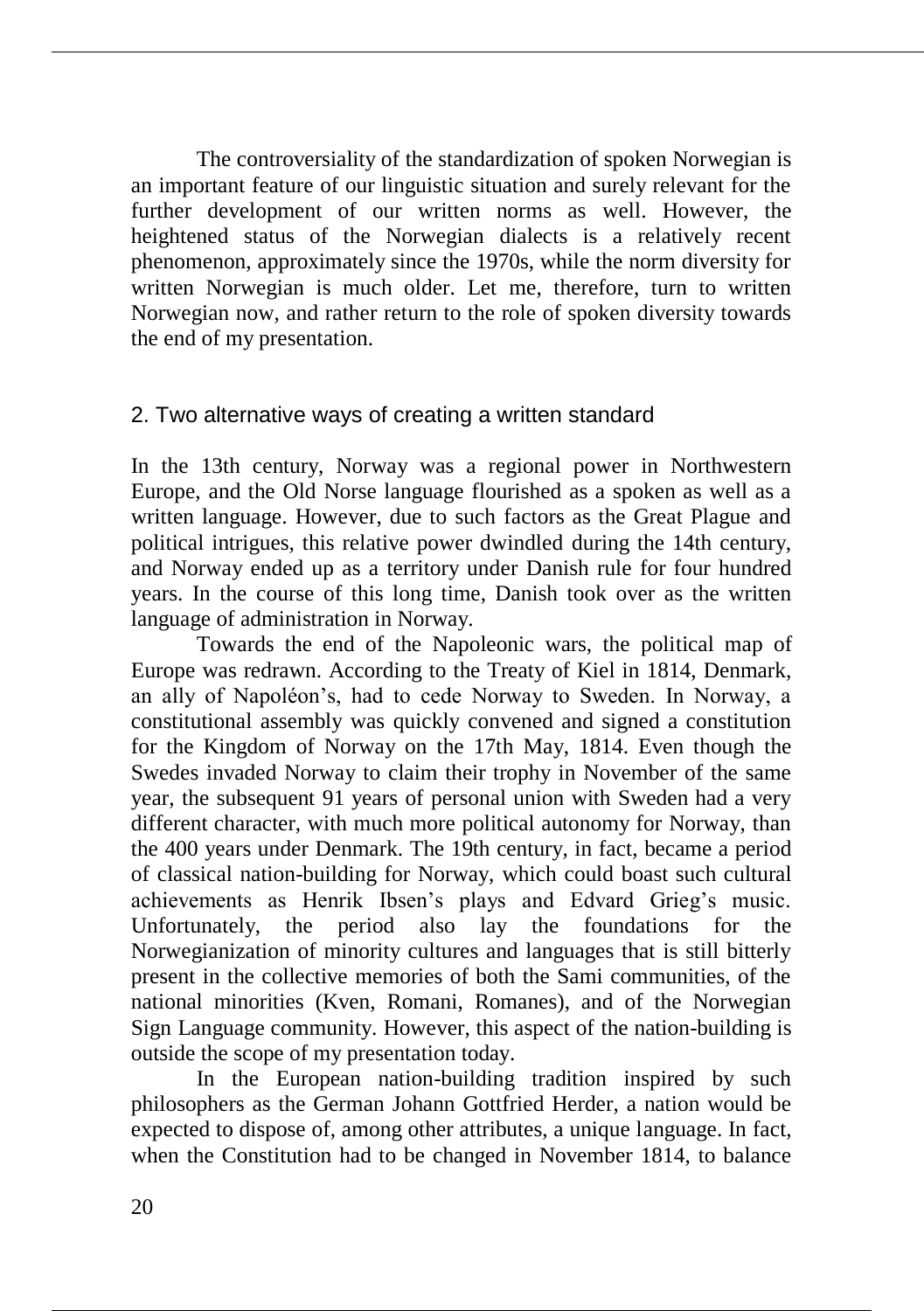the idea of national sovereignty with the new political reality of the union with Sweden, it was stated in it that documents about Norwegian matters should be written "i det Norske Sprog" (in the Norwegian language), even though the language intended to be used was undoubtedly identical to that used in Denmark.

A few decades later, however, the cultural elite took up the issue of the lack of a distinct Norwegian written language. In brief, two main paths were taken to plan and construct a Norwegian written language, and it is the results of each of these two approaches to language-building that still define the uniqueness of the language situation in Norway, where one national language is codified as two different "written languages" ("skriftspråk") or "language varieties" ("målformer"), currently named *bokmål* and *nynorsk*, respectively.

One approach was to start with the existing Danish norm and forge it to become a Norwegian norm. Danish was, as mentioned above, the language of literacy in Norway, and the literate elite of Christiania, the capital which was later renamed Oslo, was already familiar with that language. Linguistically speaking, the dialects of Norwegian, Danish and Swedish are suffiently similar to each other that a single written norm might have been functional for these three languages. Since the  $17<sup>th</sup>$ century, several Norwegian writers had integrated dialectal Norwegian elements into their written Danish. The linguistic proximity of the Danish written norm to the Norwegian language was even so significant that a "Norwegian" pronunciation of written Danish, which was used in formal contexts by some educated urban Norwegians, had developed in the late 18<sup>th</sup> century. Several activists now made great efforts to suggest modifications to the Danish orthography to harmonize it with certain characteristic phonological features found in the "educated" speech mentioned above. The poet Henrik Wergeland, in the 1830s, made a proposal to change the orthography to suit it better to Norwegian pronunciation, and the foremost among these activists was the teacher and prolific author on language from the 1840s to the 1880s, Mr. Knud Knudsen, often referred to as the father of Riksmål, or the father (or grandfather) of Bokmål (I will get back to these labels in a minute). Knudsen was born in 1812 near Tvedestrand on the South coast of Norway, and thus, we are celebrating his  $200<sup>th</sup>$  anniversary this year.

The other approach was to discard the Danish written language and start from scratch, creating a new written norm for Norwegian based on a scientific survey of rural Norwegian dialects. The exquisite linguist undertaking this giant task was Mr. Ivar Aasen, whose  $200<sup>th</sup>$  anniversary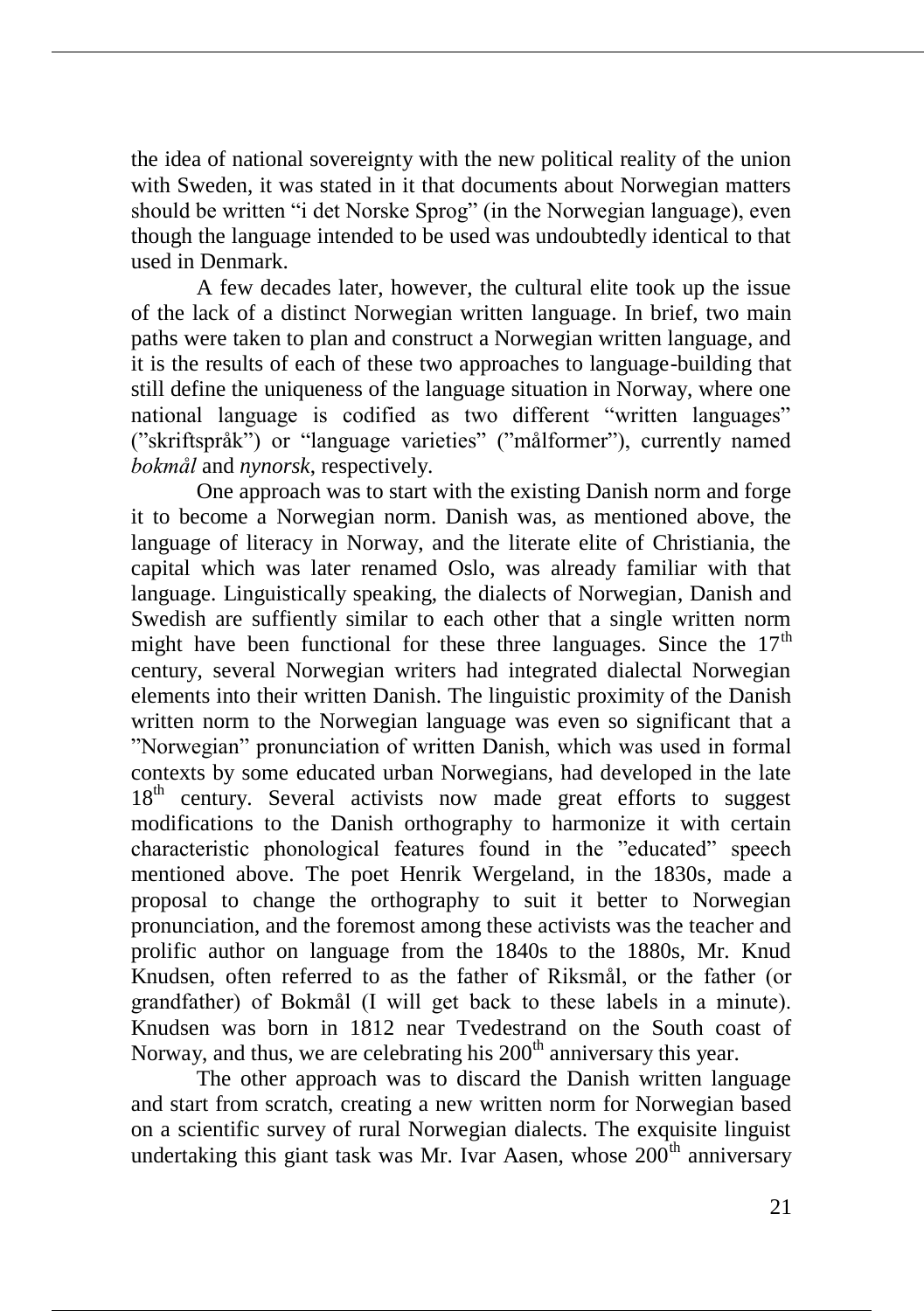we will celebrate next year. After extensive fieldwork in large parts of the country, mainly in the 1840s, he proposed a norm in 1853 for a new, national written language based on the dialects, with an eye to the Old Norse tradition. He continued his linguistic research well into the 1870s. Without any doubt, he is celebrated as the father of Landsmål, or, in present-day terminology, the father of Nynorsk.

Needless to say, the two approaches competed with each other, and language policy became a part of national politics. In 1885, the Norwegian parliament (*Stortinget*) made its important "equality decision" (*jamstillingsvedtaket*): "Regjeringen anmodes om at træffe fornøden Forføining til, at det norske Folkesprog som Skole- og officielt Sprog sidestilles med vort almindelige Skrift- og Bogsprog." (The Cabinet is asked to make the necessary measures so that the Norwegian popular language, as a school- and official language, is made equal to our common writing- and book-language.) This decision is still the basis for a central element in the official language policy in Norway, according to which the two written language varieties, since 1929 called Bokmål (literally: Book Language) and Nynorsk (literally: New Norwegian), shall have equal status.

Through most of the  $20<sup>th</sup>$  century, it was a political goal that the two written language varieties should not be more different from each other than necessary, and a series of spelling reforms was introduced through the century. An example of the prevailing attitude was that, as late as in 1972, when the Norwegian Language Council, the predecessor of the present Language Council of Norway, was established, part of its mission was to "støtte opp om utviklingstendenser som på lengre sikt fører målformene nærmere sammen" (support developmental tendencies which, in the long run, lead the language varieties closer together). Through most of this process, the two language varieties became gradually less different: both have changed from their historical starting point to become more similar to the actually spoken dialects.

However, the political goal of a Samnorsk ("Common Norwegian"), a merged, unique written standard for Norwegian, was controversial among conservatives on both sides all the time, and unofficial alternative norms such as Riksmål ("National Language") for Bokmål and Høgnorsk ("High Norwegian") for Nynorsk coexisted and still coexist with them. In fact, Riksmål has remained an influential norm, used in such important media as the daily newspaper *Aftenposten* ("The Evening Post").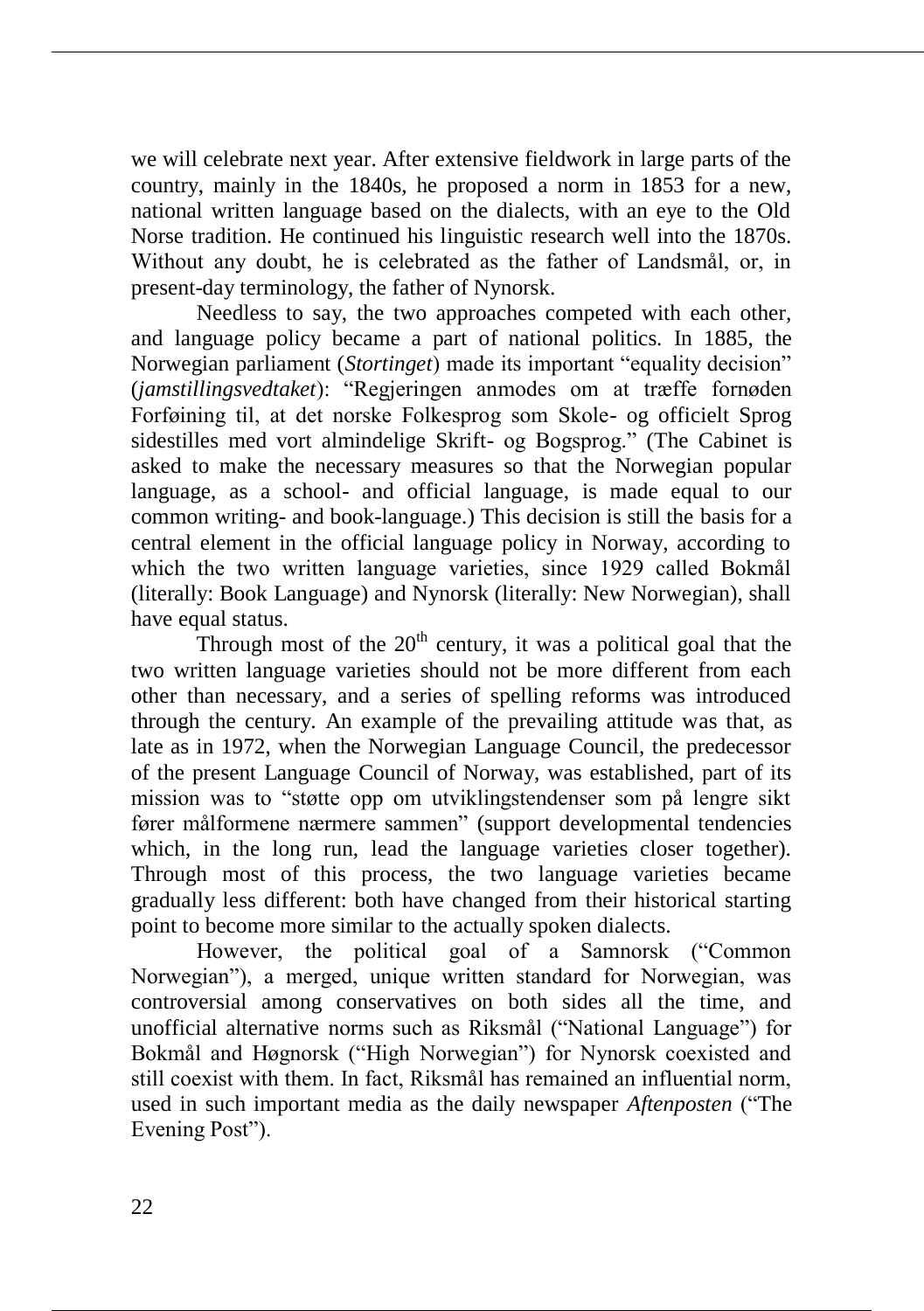Each official spelling reform was controversial, and the resulting norms for both Bokmål and Nynorsk were not unitary: many words could be spelt and inflected in different ways within each norm. Through most of the century, a two-level system was in use for the regulation of both language varieties: some forms (known as "main forms", *hovedformer*) could be used by civil servants and textbook writers as well as by pupils, whereas others (known as "side forms", *sideformer*, or "bracket forms", *klammeformer*) were acceptable only for pupils' use. As an example, the main form of the word for "tired" in both Bokmål and Nynorsk according to the reform in 1959 was *trøtt*, while Bokmål also contained the "bracket form" *trett*, and Nynorsk contained the "bracket form" *trøytt*.

Following popular protests in the 1950s, the official policy of unifying the two language varieties gradually became less pronounced, and in 2002, the parliament decided to abandon the goal of future unification. In the two most recent spelling reforms, for Bokmål in 2005 and for Nynorsk in 2012 (official from  $1<sup>st</sup>$  August), each language variety was supposed to be regulated on its own, without taking any future unification of the two into consideration. Both language varieties still allow considerable variation in spelling and inflection, but the two-level systems have now been abandoned. The orthography of the conservative Riksmål is now almost fully covered by the new Bokmål norm (which is broader, however, and also includes forms more similar to Nynorsk). There is a hope that these recent reforms will give a higher degree of stability to the orthographies of the two varieties of Norwegian.

When it comes to the *use* of the two language varieties, Bokmål is the stronger. Nynorsk grew until World War II, but after the war it has gradually lost ground. In the academic year 2011–12, 12.8 % of pupils in primary and lower secondary school had Nynorsk as their main language variety. The proportion has been decreasing with about 0.2 % every year. Geographically, Nynorsk is used mainly on the West Coast, and more in rural than in urban areas. In fact, much of the decrease of Nynorsk can be seen as a result of migration from rural areas into cities. In spite of being much less used than Bokmål, Nynorsk has a relatively strong standing in several social domains such as literature, the humanities, agriculture, parts of the public sector, media and local industry (especially on the West Coast), in the Church of Norway, and in education. It is weaker in popular culture, technology and economics, those domains in which Bokmål is under particular pressure from English. (Vikør, 2005.)

The division between two official and several unofficial norms has certainly had consequences for Norwegian lexicographical practices. Let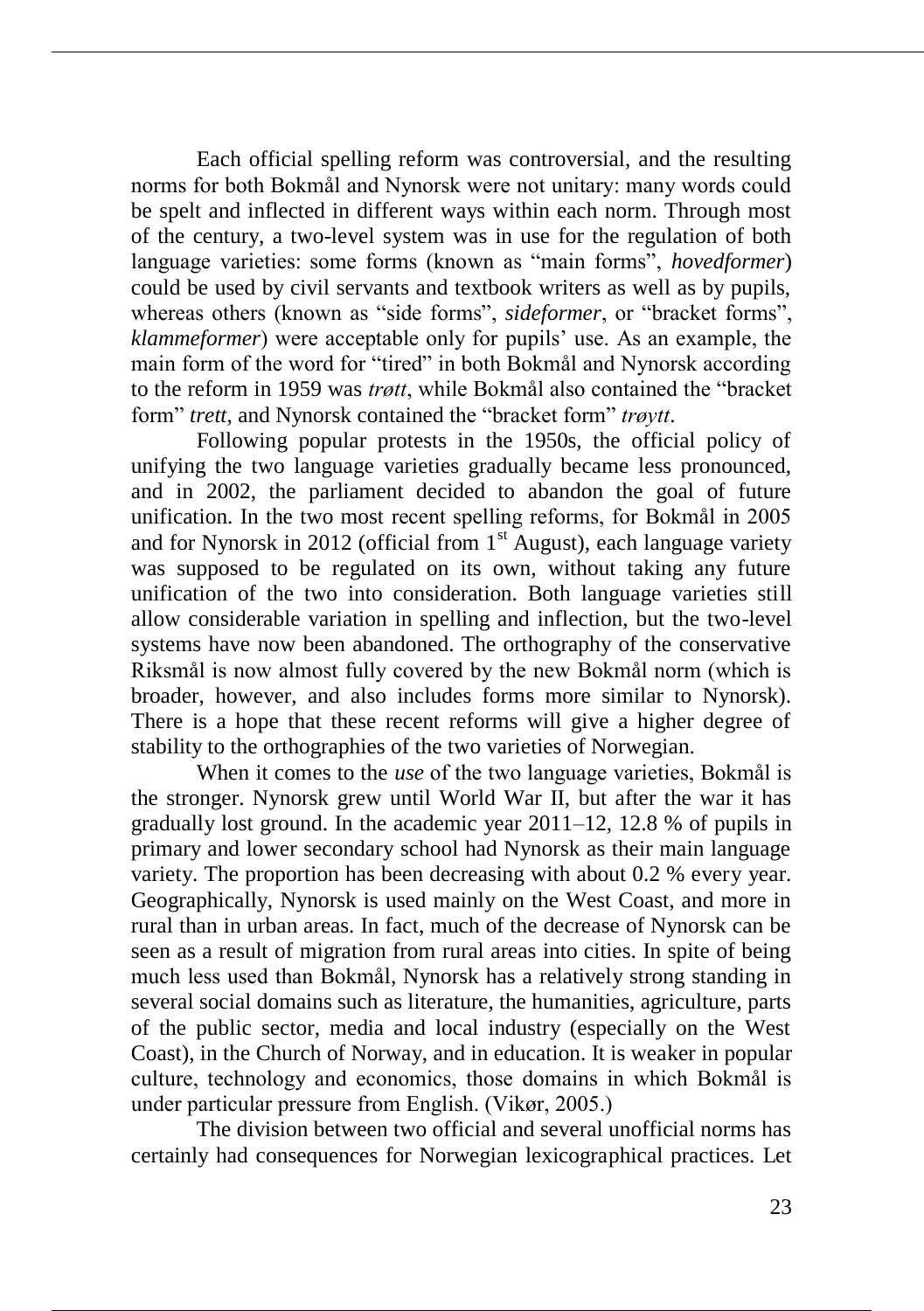me just mention a few important dictionaries. The most comprehensive traditional monolingual dictionary is, in fact, *Norsk Riksmålsordbok* ("Norwegian Riksmål Dictionary") (1937–1957), covering the unofficial norm which is, today, almost identical with the more conservative version of Bokmål. A revised edition named *Det Norske Akademis store ordbok*  ("The large dictionary of the Norwegian Academy") is currently being produced. A large "dictionary of the Norwegian popular language and the Nynorsk written language" (*ordbok over det norske folkemålet og det nynorske skriftmålet*), called *Norsk Ordbok* ("Norwegian dictionary"), was started in 1930 and is intended to be completed by the Constitution bicentennial in 2014. It aims at covering not only the Nynorsk literary language, but also the spoken dialects. Less extensive, normative dictionaries of Bokmål and Nynorsk (*Bokmålsordboka* and *Nynorskordboka*, respectively) are published in collaboration between the University of Oslo and the Language Council of Norway.

# 3. Diverse written norms – good or bad?

So, as a result of the competing approaches to creating a national written language for Norway, we have two official written standards today, each of which allows a relatively large amount of variation, and several unofficial written standards. Our next question is: is this situation good or bad for the linguistic community?

Before I discuss this question, I have to emphasize that this *is* the situation. I mean: the diversity of written norms has been a fact in Norway for 150 years and, for that simple reason, *is* indeed a part of the linguistic history and identity of Norway. Language, written as well as spoken, carries with it its own history and the history of its users. Even if a single, narrow norm for writing Norwegian was adopted tomorrow (an extremely unlikely event), the situation in Norway would continue to be very different than in countries with less eventful norm histories.

Let us look at what the main document of current language policy has to say about the matter. *Report to the Storting No. 35 (2007–2008) "Mål og meining. Ein heilskapleg norsk språkpolitikk"* was endorsed by the parliament (Storting) in 2009 and is recognized as the fundamental  $d$ ocument of current language policy in Norway.<sup>1</sup> Even though the division into two norms and the high degree of optionality within each norm both contribute to a general impression of a multitude of norms in written Norwegian, it is sensible to distinguish analytically between the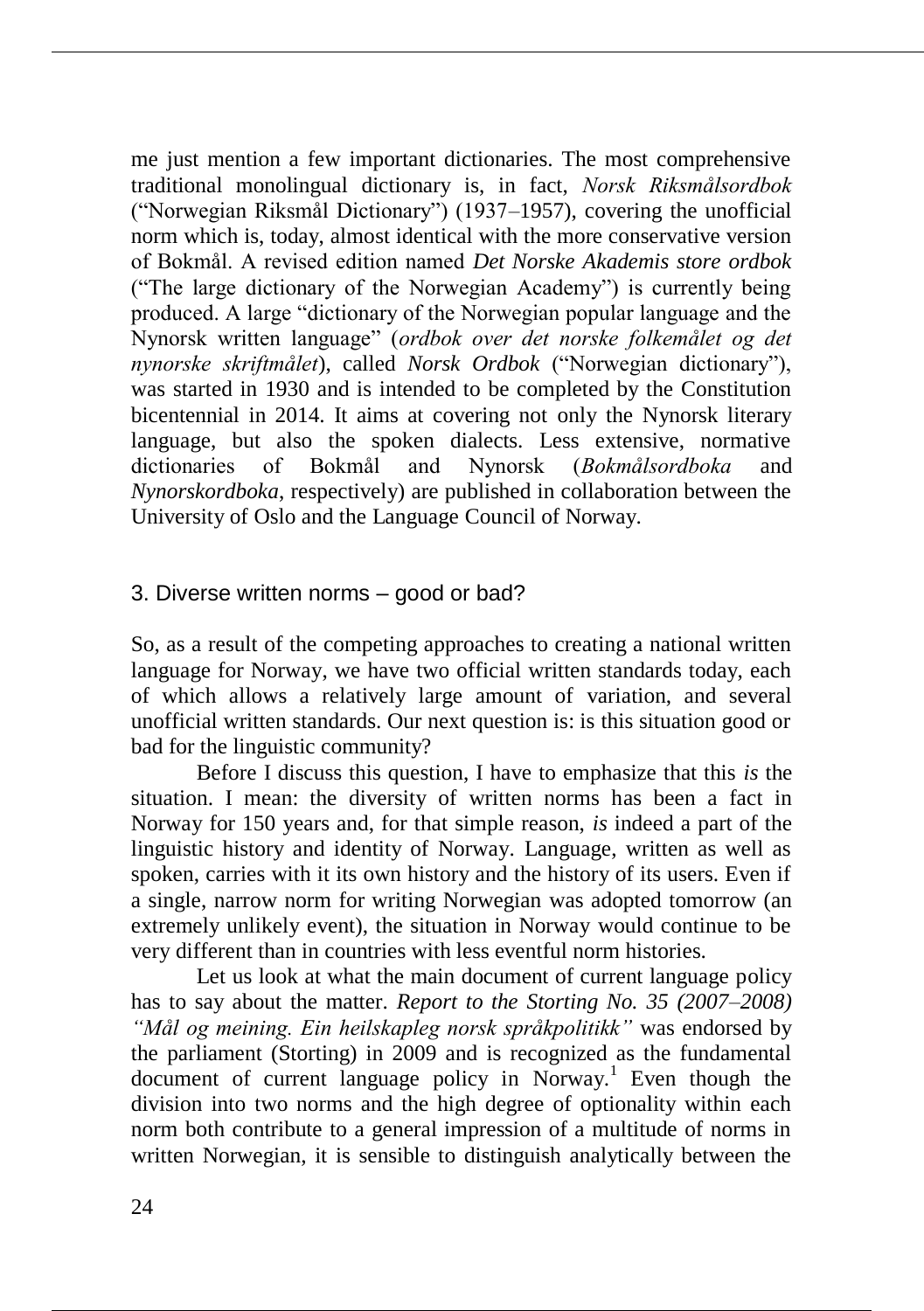two as different phenomena. One might imagine a situation with two norms with no internal optionality, and one might also imagine a situation with one norm which contains much optionality.

Let us, therefore, first look at what the report says about the division into Bokmål and Nynorsk, and then at its comments on the degree of optionality within each of the norms.

## 4. Two language varieties – good or bad?

In Chapter 5.7.3, titled "A real bilingual policy in cultural diversity", the report is clear on the value of the overall fact of there being two written language varieties: $<sup>2</sup>$ </sup>

Today, Nynorsk and Bokmål must be considered as integrated parts of a linguistically divided national common culture, and as expressions of a cultural diversity which it would be a great loss for Norway as a cultural nation to give up. If a language is to be kept up, it must be used. Practically as well as economically, measures must be taken for Nynorsk to secure and strengthen its position as a living language of use as well as an equal official written language alongside Bokmål.

The foundation for a democratic language policy in Norway, therefore, should be the recognition of the fact that Norway is a multicultural and multilingual society in which the two Norwegian language varieties make up the common language which Norwegian citizens must, in principle, know well, and which inhabitants should be able to use in all circumstances. Necessary exceptions or adaptations must be designed in such a way that they do not shake this principle.

The report even goes on (Chapter 5.7.4) to formulate the "Nynorsk Principle" (prinsippet nynorsk), which says:<sup>3</sup>

In principle, Nynorsk always belongs in where the Norwegian language is thematized or used. In those cases where Nynorsk is not a relevant factor anyway, this must be actively legitimized, and the needs of Nynorsk users covered. The normal thing, then, will be that Nynorsk is counted in.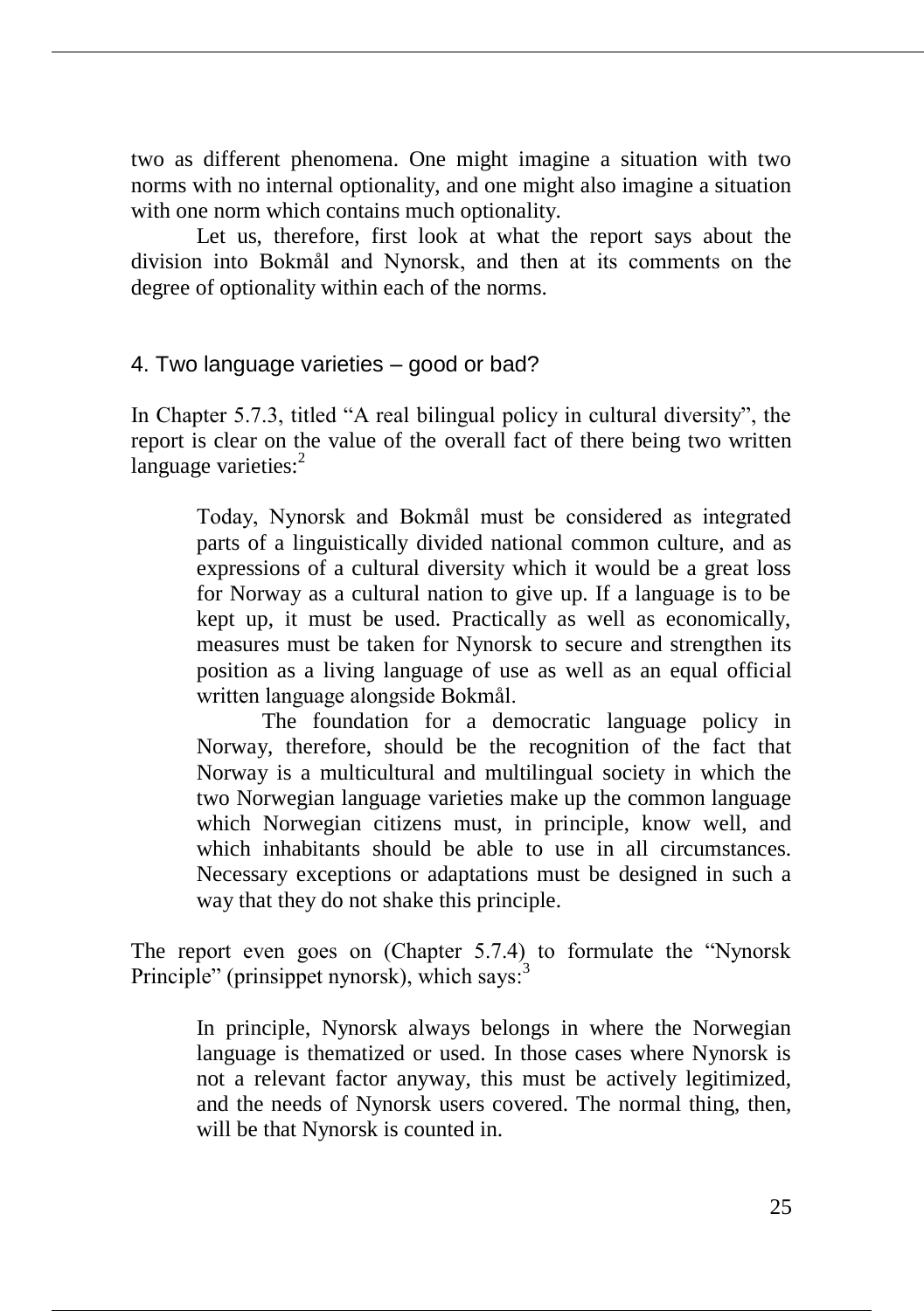The background for the Nynorsk Principle is, of course, the current situation in which Nynorsk is in need of strengthening in order to become an equal language variety in reality, not just on paper.

One important argument for the maintenance of the Bokmål– Nynorsk division which is not mentioned in these quotes, is that the situation seems to promote language awareness in general and to make it easier for Norwegians than for writers of other European national languages to remember that any instance of writing is a selection process, and that the selected forms can be read as a statement about the author's identity.

5. Optional spellings and inflections within one language variety – good or bad?

Now, let us turn to the issue of orthographical and morphological optionality within each of the two language varieties. On this issue, the report on language policy prefers to analyse rather than to recommend. It says the following in Chapter  $8.4.2.5$ :<sup>4</sup>

Optionality in orthography has advantages as well as drawbacks. One of the advantages is that the language users can more easily find written forms in which they feel at home, because, for example, the forms are identical with or similar to their own spoken language. A drawback is that optionality entails that the norms become less firm, that it can be difficult to keep in view what forms that are inside and outside of the norm, and that it can lead to somewhat wavering and inconsistent writing.

Even if there may be different considerations of these consequences, it follows from the very objective of a regulated written language that optionality must not be too large. Not everybody should get to write the way they wish.

The various elements that are embedded in the special Norwegian language situation, have led to an optionality that is clearly greater than what is common for a standardized written language. It is, correspondingly, clear from various foundational documents that it has long been an ambition to try to restrict the volume of optional forms somewhat, but various tendencies and divisions in the regulatory work have often been solved, in practice, by extending optionality.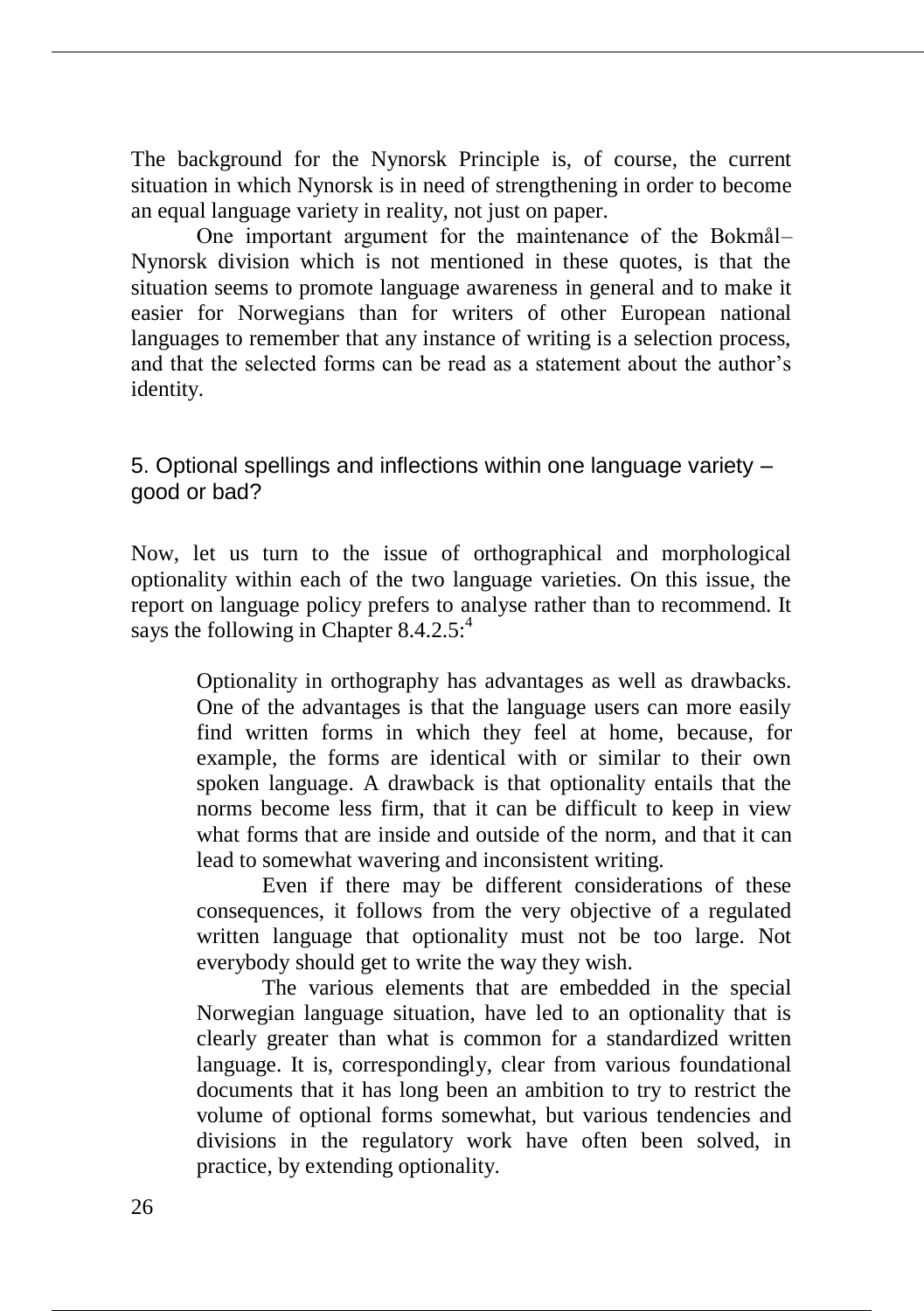The Storting has earlier endorsed the principle of independent regulating of Nynorsk and Bokmål with no merging of the two, as well as the principle of stability, i.e., that we should have less frequent and less extensive changes in orthography than what has previously been common in our country. These two principles should still be at the basis and be applied as consistently as possible.

In brief, norm optionality gives the language user the advantage of being able to write in a way not too different from the way he or she speaks or feels at home with for other reasons, but also several drawbacks, for example, a certain insecurity regarding whether he or she is writing within the limits of the norm or not.

Notice that the report on language policy recognizes that there may be "different considerations" of the consequences of the high degree of optionality found in the two official norms. Let us, therefore, reflect upon one more of these: may there be a democratic gain in allowing a high degree of optionality in a norm?

Let us return for a moment to spoken Norwegian and the social acceptance of its dialect variation. One aspect of this situation that is often seen as an advantage, is that it is democratic. A standard dialect is usually close to the way socially privileged members of a language community speak, thus adding to their privileges. This strengthening of social inequality through language is avoided or at least less pervasive in a society where just about any dialect is tolerated in public use. The language policy report says (Chapter  $5.2.2.7$ ):<sup>5</sup>

In Norway, a spoken language culture developed in which the dialects won at last  $-$  it took a long time  $-$  a clear hegemony. This spoken language culture can be understood as a historically necessary prerequisite for subsequent linguistic democratization. This is about processes towards ever more people from different social layers being able to gradually defend their interests, promote their needs, or take part in linguistic actions on public as well as other arenas.

It is now very tempting to hypothesize that the same could be true for "dialect variation" in written Norwegian. And in fact, the report does open up for this idea (Chapter  $5.2.2.7$ ): $^{6}$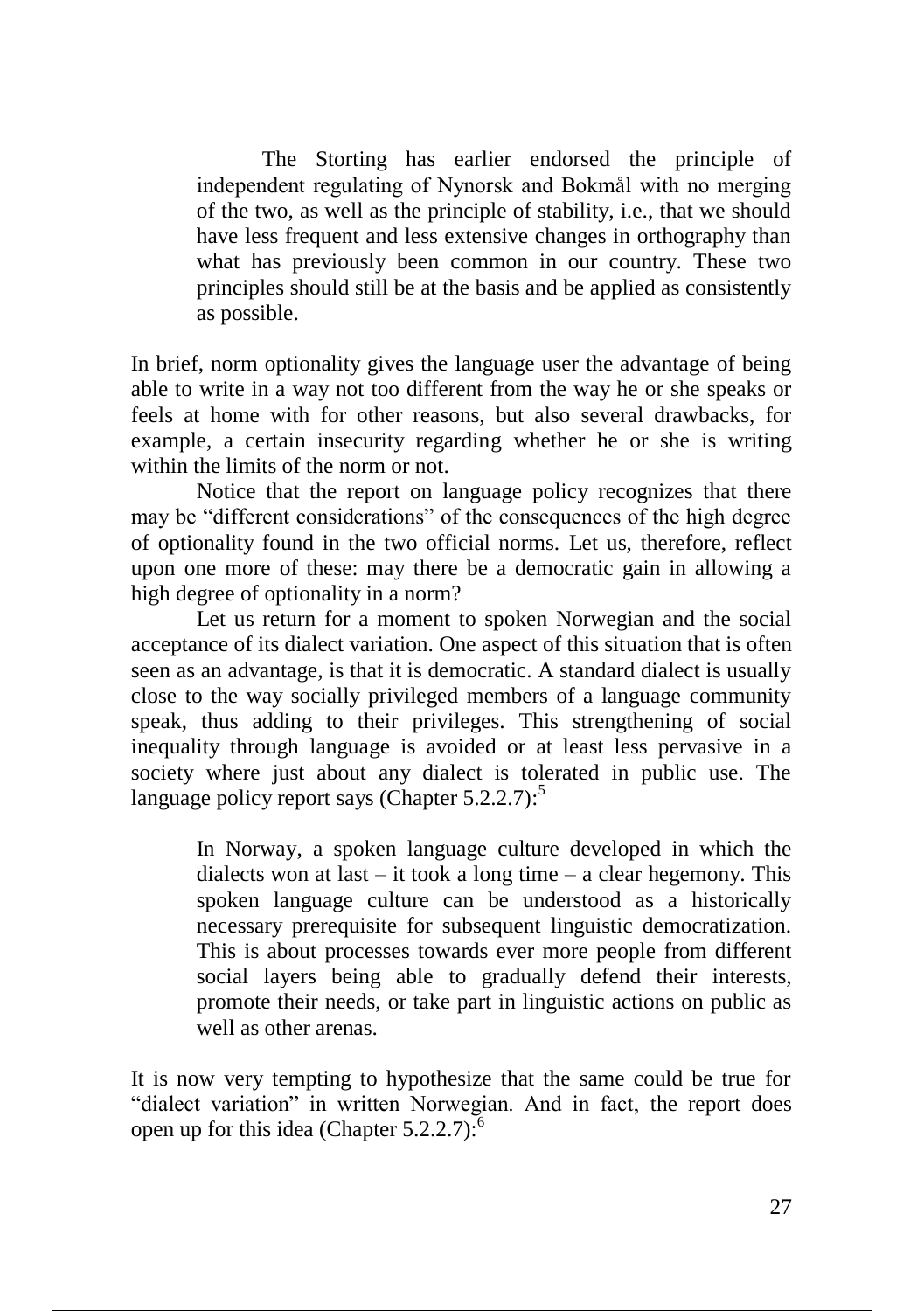In principle, standardized written language is something one learns best through schooling. How well one masters this standardized language, varies a lot, and, therefore, such written norms may contribute to keeping up differences between groups. For many, therefore, the Norwegian situation with large written optionality within the two language varieties can have certain advantages.

A number of scholars in the educational sciences have addressed the challenges, some of which are of a democratic nature, that are faced by schoolchildren with non-standard dialects who have to learn to read and write in a standard variety of their language. In this country, too, long discussions have been conducted about the possible educational gains of offering beginning literacy instruction with reading and writing in the local dialect instead of the standard written language. In recent years we have been witnessing the proliferation of non-standard written Norwegian on new arenas of literacy, in particular in the social media on the Internet. Evidently, many informal writers prefer varieties of Norwegian that are even closer to their own dialects than the norms. It will be interesting to see whether this phenomenon will have consequences for the future regulation of written Norwegian.

It is not my purpose here to criticize attempts that have been made up through the last century to narrow down the norms through spelling reforms. Of course, it is also possible to find aspects of a narrow norm that are more democratic than a diverse norm: if a written norm is something to be learned at school anyway, then it will be easier to learn a narrow one than a broad or diverse one. But it has been my intention to point out that the historically given situation here in Norway has aspects which may also be seen as desirable from a democratic point of view.

#### 6. Conclusion

Within the format limitations of this paper, I have tried to give you an account of the present-day diversity of written Norwegian, and to explain how this diversity came about through a historical process with the aim of constructing a suitable national language for a young nation. It may be sensible to say that the frequent spelling reforms in the  $20<sup>th</sup>$  century have instilled in the users of Norwegian an attitude towards spelling norms as results of political processes, and, subsequently, towards spelling reforms as political tools that can be used for democratic purposes. Further, the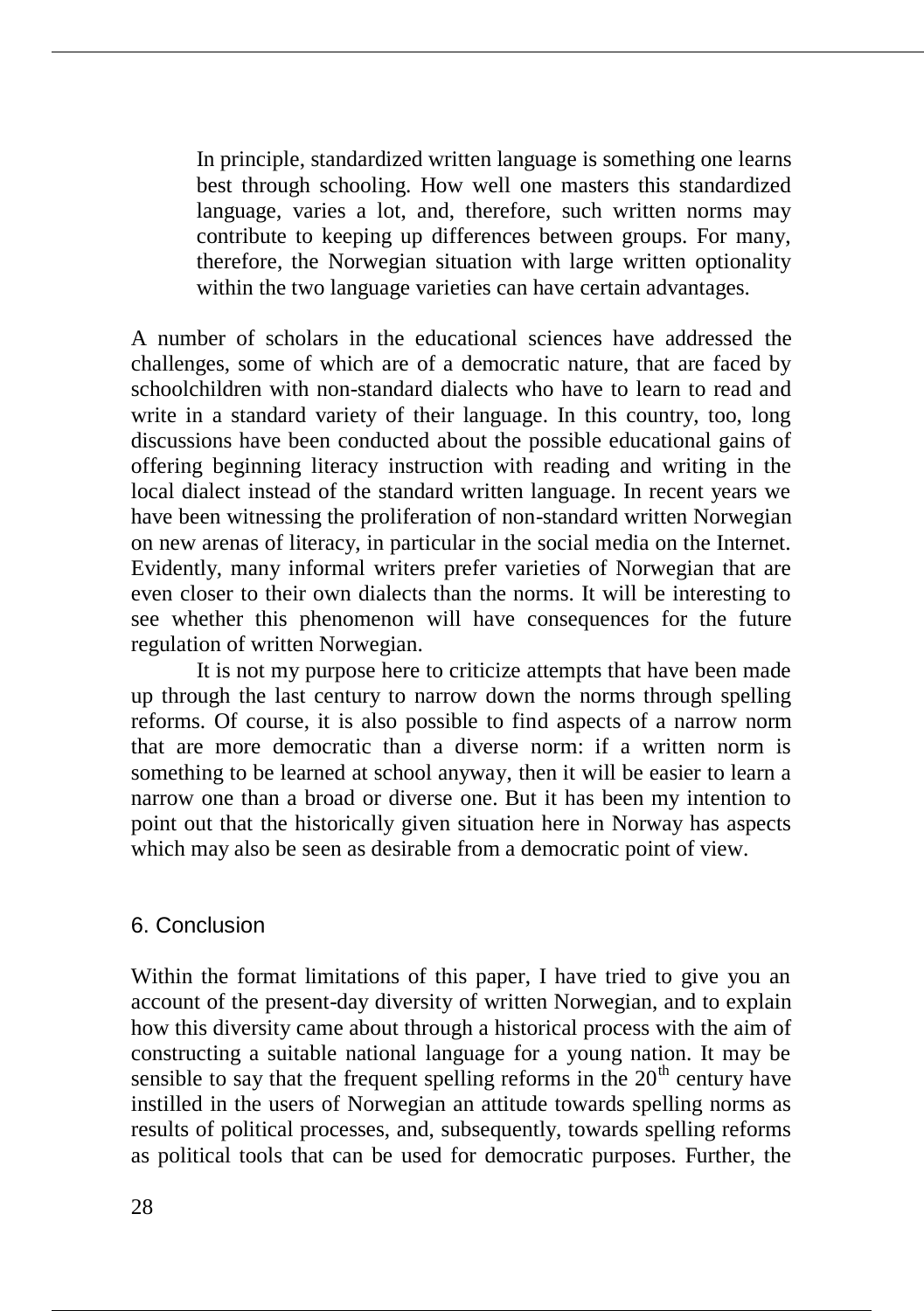pervasive optionality which is still characteristic of both official written norms of Norwegian, seems to function as an encouragement of linguistic awareness in the language users. I would welcome a more general discussion of the overall democratic qualities of a multi-normed written language such as Norwegian compared with those of the traditional and more stable, but often privately established and maintained, standard written norms of other European languages.

#### **Notes**

 $<sup>1</sup>$  All translations from the language policy document in this paper are mine and are not</sup> official.

#### <sup>2</sup> **Ein reell tospråkspolitikk i eit kulturelt mangfald**

I dag må nynorsk og bokmål oppfattast som integrerte delar i ein språkdelt nasjonal felleskultur, og som uttrykk for eit kulturelt mangfald som det ville vera eit stort tap for Noreg som kulturnasjon å gje avkall på. Skal eit språk haldast i hevd, må det brukast. Både praktisk og økonomisk må det leggjast til rette for at nynorsk kan tryggja og styrkja posisjonen sin som eit levande bruksspråk så vel som eit likeverdig offisielt skriftspråk ved sida av bokmål.

Grunnlaget for ein demokratisk språkpolitikk i Noreg bør difor vere ei erkjenning av at Noreg er eit fleirkulturelt og mangespråkleg samfunn der dei to norske målformene utgjer det fellesspråket som norske statsborgarar i utgangspunktet må kunna godt, og som innbyggjarar skal kunna bruka i alle samanhengar. Nødvendige unntak eller tilpassingar må utformast slik at dei ikkje rokkar ved dette utgangspunktet. [footnote omitted]

<sup>3</sup> Nynorsk høyrer i utgangspunktet alltid med der norsk språk blir tematisert eller brukt. I dei tilfella der nynorsk likevel ikkje er ein relevant faktor, må dette legitimerast aktivt og behova til nynorskbrukarane bli dekte. Det normale vil då vera at nynorsken blir rekna med.

<sup>4</sup> Valfridommen i rettskrivinga har både fordelar og ulemper. Éin av fordelane er at språkbrukarane lettare kan finna skriftformer som dei kjenner seg heime i, til dømes fordi formene fell saman med eller ligg nær opptil eige talemål. Ei ulempe er at valfridommen inneber at normene blir mindre faste, at det kan vera vanskeleg å halda oversikt over kva former som ligg innanfor og utanfor norma, og at det kan føra til eit noko vaklande og inkonsekvent skriftbilete.

Jamvel om det kan vera ulike vurderingar av desse konsekvensane, følgjer det av sjølve formålet med eit normert skriftspråk at valfridommen ikkje må bli for stor. Alle kan ikkje få skriva slik dei sjølve vil.

Dei ulike elementa som ligg innebygde i den spesielle norske språksituasjonen, har ført til ein valfridom som er klart større enn det som er vanleg for eit standardisert skriftspråk. Det går då også fram av ulike grunnlagsdokument at det lenge har vore ein overordna ambisjon å freista å stramma noko inn på omfanget av valfrie former, men ulike tendensar og motsetnader i normeringsarbeidet har i praksis ofte vorte løyste ved i staden å utvida valfridommen.